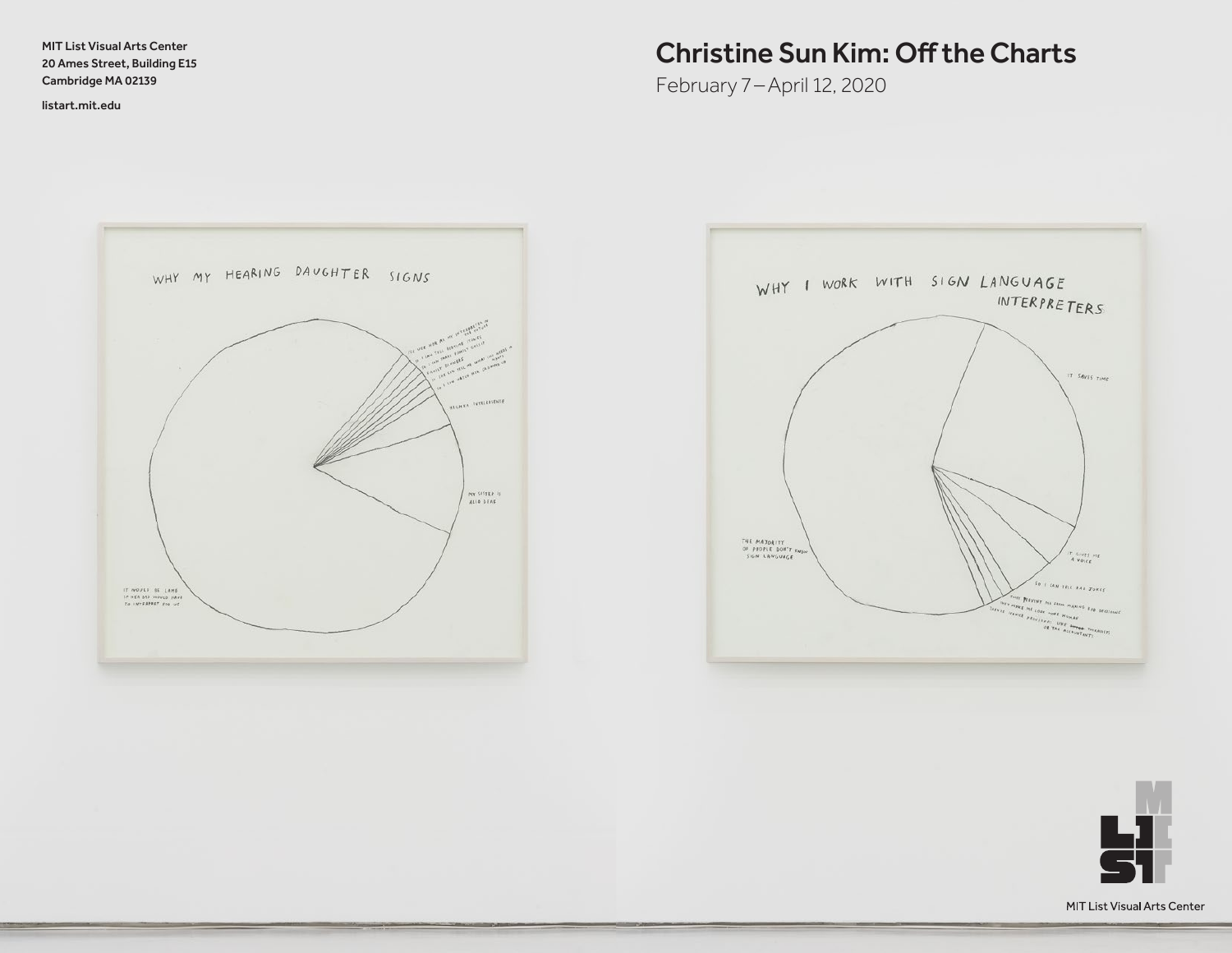# Christine Sun Kim: Off the Charts

Reference Gallery February 7-April 12, 2020

Spanning sound, performance, drawing, installation, and video, Christine Sun Kim's work considers the sonic as a multi-sensory phenomenon, one whose properties are auditory, visual, and spatial, as well as socially determined. Kim, whose first language is American Sign Language (ASL), conceives of sound as both a series of conceptual relationships and a form of social currency. Much of her work is invested in uncovering the politics of voice, listening, and language.

Drawing has become a key mode through which she parses these dynamics. Kim's economic, deadpan compositions are usually executed in black charcoal. Three of her works on paper premiering in the List Center exhibition riff on standard pictorial depictions of the American Manual Alphabet. Representing the characters of the Latin alphabet, this group of signs are employed in ASL to spell out, or fingerspell, English-language proper nouns. Each drawing shifts the frontal perspective in which the handshapes corresponding to letters A through Z are received in conversation. Instead of orienting them towards the viewer, Kim illustrates the signs from above, behind, and at a sidelong angle, representing, as their titles somewhat playfully suggest, the respective points of view of "a bird," "the speller," and "a lurker." Taking inspiration from W.E.B. Du Bois's infographics in *Data Portraits: Visualizing Black America,* a group of nine drawings break down the factors involved in a number of personal decisions ("Why I Do Not Read Lips," "When I Pretend to Be Hearing") by relative importance in pie chart form. Simultaneously funny and profound, they also pivot on the absurdity of capturing complex choices and their cultural, social, and historical underpinnings in diagrammatic shorthand.

For the audio installation *One Week of Lullabies for Roux* (2018), Kim commissioned a group of friends to create alternative lullabies for her daughter, Roux. Adhering to a score that instructed the composers to omit lyrics and speech and focus on low frequencies, these compositions serve to vary what Kim has termed the "sound diet" for her child, raised trilingually in ASL, German Sign Language (DGS), and German, and to place equal weight on all three in a culture that tends to ascribe lesser relevance to signed communication. Here, and throughout her work, Kim troubles conceptions of sound as being inextricably tethered to hearing and the implicit authority of spoken over signed language.

- INTERIOR: *One Week of Lullabies for Roux*, 2018 Installation view, Art Basel 2018, Basel, Switzerland Courtesy the artist; François Ghebaly, Los Angeles; and White Space Beijing, Beijing
- FRONT: *Why I Workwith Sign Language Interpreters*, 2018 Courtesy the artist and White Space Beijing, Beijing Photo: White Space Beijing and Yang Hao
- BACK: *Why My Hearing Daughter Signs*, 2018 Courtesy the artist and private collection Photo: White Space Beijing and Yang Hao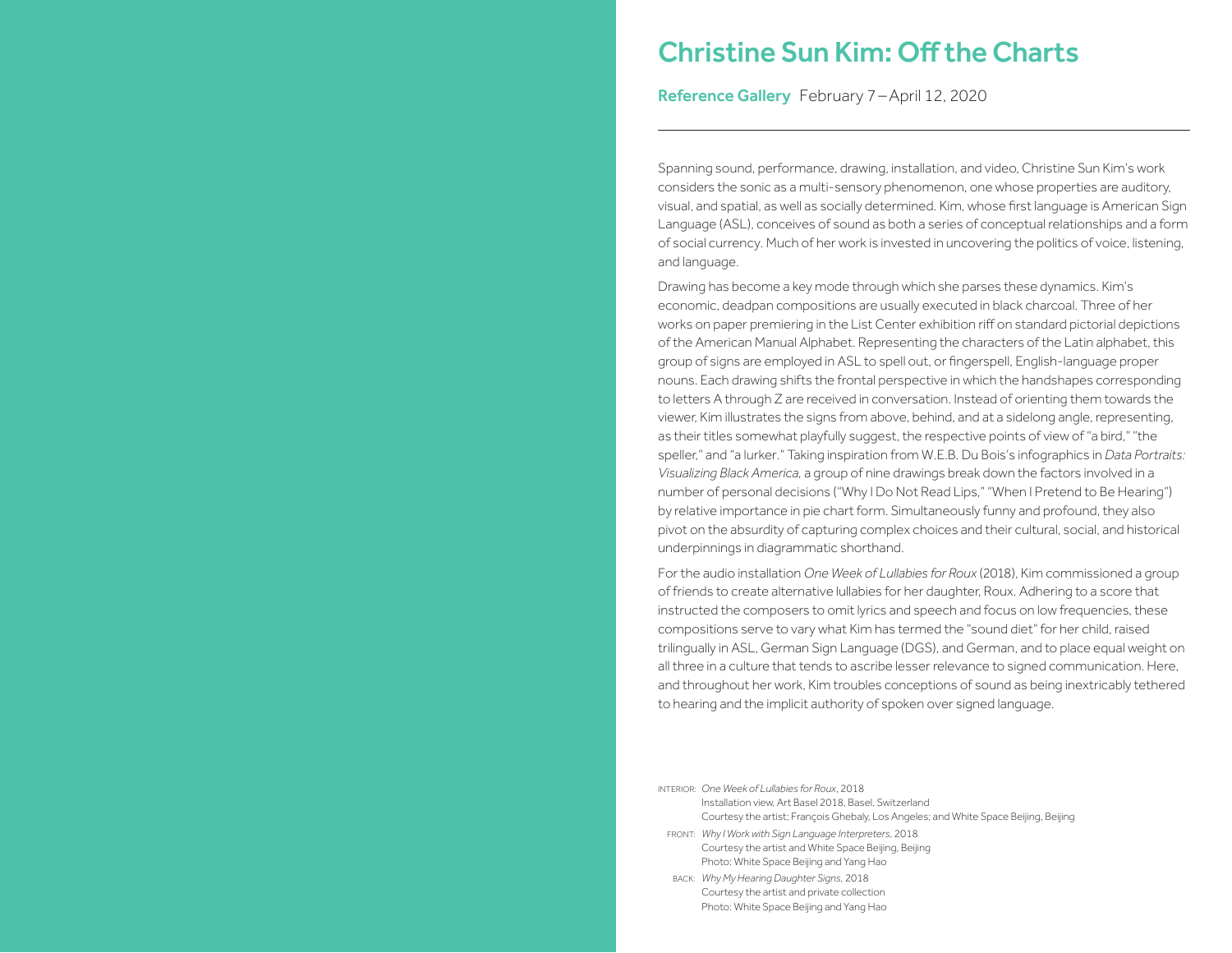# **Score for One Week of Lullabies for Roux** 2018

From my understanding, a lullaby is either a soothing or educational song meant to lull a baby to sleep. I've always thought a lullaby was full of fun rhymes, onomatopoeic words, nature sounds, and/or simple repetitions. When I bought a video monitor for my baby Roux, I saw that it had several popular lullabies I can choose from in order to help my child to fall asleep.

The idea of playing songs for my child that I am not familiar with gave me a feeling of unease, so I factored them out of the sound diet. Since I intend to be mindful of what my baby grows up listening to, I have invited my parent friends to make lullabies for Roux based on a conceptual score I've developed. It is worth noting that some of these

# LULLABY DESCRIPTIONS

1 Juan Cisneros, *Untitled*

09:54 and 11:11 min.

--2 lullabies composed with repetition of a melody, slightly evolving patterns of sine waves and fm modulation for additional texture and vibration.--

These were an interesting exercise in composition association for me. My personal association with lullabies is rooted in higher register frequencies and low harmonic timbres (xylophone comes to mind); so to effectively compose the melodies I desired, these were written & then transposed 2-3 octaves down, and using bell & tine types of sounds.

# 2 Melissa Dubbin & Aaron S. Davidson, *A Lullaby for Roux*

03:22 min.

Making music and recording sounds has always been a part of our practice. friends very recently became parents; given this, they have produced their respective lullabies to the best of their abilities within the baby circumstances.

The score instructions I provided to parents read as follows:

- Length can be as short or as long as you like.
- No lyrics, no speech.
- A greater emphasis should be placed on low frequencies.
- Will be played on repeat at normal or low volume.
- Will be used to encourage my baby to sleep between 19:00 and 20:00.
- Write a short description of your lullaby. —Christine Sun Kim

During our project *Volumes for Sound*, we had a weekly rehearsal and recording session with our trio Three Planes of Silver (Aaron S. Davidson, Melissa Dubbin and Shawn Onsgard) as we were preparing for performances in 2012-2013. While we are on hiatus from weekly evening rehearsals, we have continued to process and edit the hours of material recorded during that time and sometimes we release a few tracks. This track always felt like an interlude for the listener, a lullaby to bridge a transition. This version of the track has been made especially for Roux.

# 3 David Horvitz, *When the Ocean Sounds* 01:36 min.

I am making sounds of the ocean with my voice. Specifically, I am making sounds of the Pacific Ocean, as it sounds on the shore of the Palos Verdes Peninsula. I use my mouth, my tongue, my throat. I try to make



the sound move up and down my throat, to bounce around the inside of my mouth, all over my mouth, all around it, parts I never use in normal everyday speech. I try to find new sounds. I imagine rocks, waves, bubbles, sand. I imagine waves at my feet and off in the distance, water crashing on water, water crashing on sand. I imagine the sea coming out of my mouth in vibrations, a sea to fall asleep with and to. A place for dreams to happen.

"When they went ashore the animals that took up a land life carried with them a part of the sea in their bodies, a heritage which they passed on to their children and which even today links each land animal with its origin in the ancient sea. Fish, amphibian, and reptile, warmblooded bird and mammal—each of us carries in our veins a salty stream in which the elements sodium, potassium, and calcium are combined in almost the same proportions as in sea water. This is our inheritance from the day, untold millions of years ago, when a remote ancestor, having progressed from the one-celled to the many-celled stage, first developed a circulatory system in

which the fluid was merely the water of the sea. In the same way, our limehardened skeletons are a heritage from the calcium-rich ocean of Cambrian time. Even the protoplasm that streams within each cell of our bodies has the chemical structure impressed upon all living matter when the first simple creatures were brought forth in the ancient sea. And as life itself began in the sea, so each of us begins his individual life in a miniature ocean within his mother's womb, and the stages of his embryonic development repeats the steps by which his race evolved, from gill-breathing inhabitants of a water world to creatures able to live on land."

—Rachel Carson, *The Sea Around Us*, 1950

### 4 Carmelle Safdie, *O Superbaby* 10:02 min.

When I was pregnant last year my partner and I spent a lot of time listening to Laurie Anderson's album *Big Science*. When our baby, Gene, was born he seemed very focused on the music whenever I played the album, and particularly mesmerized during the intro to the song "O Superman."